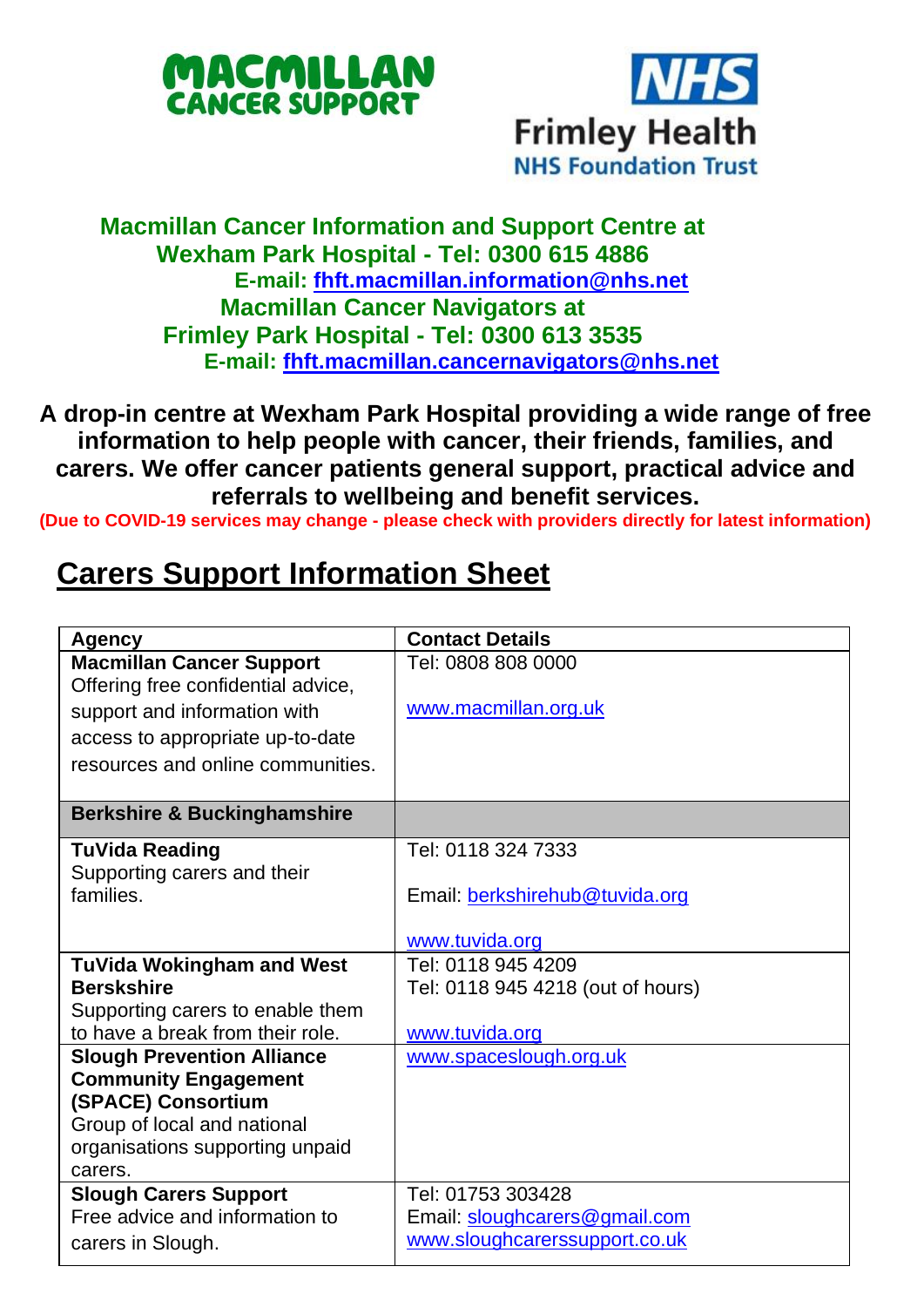| <b>Slough Young Carers</b>                                                                                                                | Tel: 01753 574780                                          |
|-------------------------------------------------------------------------------------------------------------------------------------------|------------------------------------------------------------|
|                                                                                                                                           | Email: info@sloughyoungcarers.org                          |
|                                                                                                                                           | www.sloughyoungcarers.org                                  |
| <b>Crossroads Slough and</b>                                                                                                              | Tel: 01753 525796                                          |
| <b>Crossroads Young Carers</b><br><b>Project</b><br>Providing care and care related<br>services for people in Slough and<br>their carers. | www.sloughcrossroads.org.uk                                |
| <b>Carers Card</b>                                                                                                                        | www.sloughcarerssupport.co.uk/carers-card-                 |
| Receive exclusive discounts with a<br>carers discount and attention card.                                                                 | benefits                                                   |
| <b>Dementia Advisory Service</b><br>Slough                                                                                                | Tel: 01628 626331<br>Email: dswberkshire@alzheimers.org.uk |
| <b>Dementia Support Worker East</b>                                                                                                       | Tel: 01628 683715                                          |
| <b>Berks</b>                                                                                                                              | Email: dementiacareadvisor@rwm.gov.uk                      |
| <b>Special Voices - Slough</b>                                                                                                            | Tel. 07990 693439                                          |
| For parents and carers of a                                                                                                               |                                                            |
| child/young person with special<br>needs                                                                                                  | Email. info@specialvoices.co.uk                            |
|                                                                                                                                           | www.specialvoices.co.uk                                    |
| Royal Borough of Windsor and                                                                                                              | www.carersuk.org                                           |
| <b>Maidenhead</b><br>Emotional, practical and financial<br>support. Now hosted by Carers UK.                                              | www.carersdigital.org                                      |
| Open a free carers digital account<br>with this unique access code                                                                        | Tel: 01628 626991                                          |
| <b>DGTL8874</b><br><b>Family Action Young Carers</b><br>Delivering innovative and effective                                               | Email: rbwm.yc@family-action.org.uk                        |
| services and support to young<br>people aged 5-18                                                                                         | www.family-action.oeg.uk                                   |
| <b>Bracknell Forest Council</b><br>Ring for a carers assessment                                                                           | Tel: 01344 351500                                          |
|                                                                                                                                           | www.bracknell-forest.gov.uk                                |
| <b>Signal</b><br>Local charity providing free                                                                                             | Bracknell Tel: 01344 266088                                |
| information, advice and support to<br>unpaid carers in Bracknell.                                                                         | Email: info@signal4carers.org.uk                           |
|                                                                                                                                           | www.signal4carers.org.uk                                   |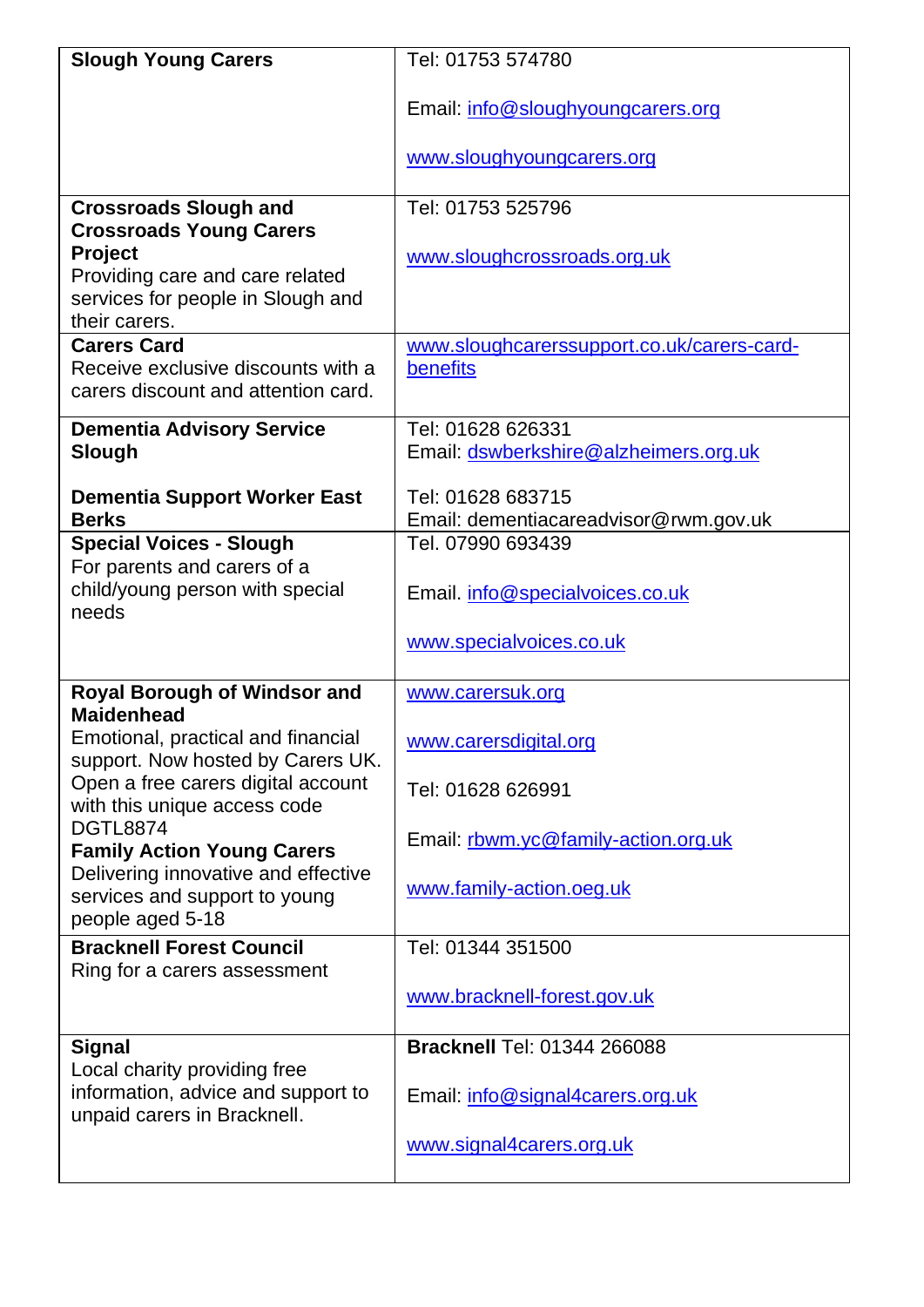| Crossroads Oxfordshire-<br>(covering West Berkshire,<br><b>Windsor and Maidenhead)</b>                                                                                                                                                                                                                                                                                                       | Tel: 01865 260280<br>Tel: 01635 30008 West Berkshire<br>Tel: 07833 449031 Windsor & Maidenhead<br>Email: care@oxfordshirecrossroads.org.uk<br>www.oxfordshirecrossroads.org.uk        |
|----------------------------------------------------------------------------------------------------------------------------------------------------------------------------------------------------------------------------------------------------------------------------------------------------------------------------------------------------------------------------------------------|---------------------------------------------------------------------------------------------------------------------------------------------------------------------------------------|
| TuVida<br>Information for unpaid carers in<br>Bucks.                                                                                                                                                                                                                                                                                                                                         | Tel: 01494 360520<br>Email: buckinghamshire@tuvida.org<br>www.careadvicebuckinghamshire.org                                                                                           |
| <b>Carers Bucks</b><br>Independent charity supporting<br>unpaid carers and promoting their<br>wellbeing. Information about local<br>support groups                                                                                                                                                                                                                                           | Tel: 01296 392711<br>Email: mail@carersbucks.org<br>www.carersbucks.org                                                                                                               |
| <b>Carers Trust Thames Local</b><br>contact: (Hillingdon, Central and<br>South Bucks)                                                                                                                                                                                                                                                                                                        | Tel: 01895 258888<br>www.carerstrustthames.org.uk                                                                                                                                     |
| <b>Surrey &amp; Hampshire</b>                                                                                                                                                                                                                                                                                                                                                                |                                                                                                                                                                                       |
| <b>Action for Carers - support</b><br>available for all Surrey's carers,<br>young and adult.                                                                                                                                                                                                                                                                                                 | Tel: 0303 0401234<br>Email: CarerSupport@actionforcarers.org.uk<br>www.actionforcarers.org.uk/                                                                                        |
| <b>Carers Support Office: service</b><br>offering support and information to<br>all carers in Surrey Heath                                                                                                                                                                                                                                                                                   | Carers Support Office: Ian Goodchild Centre,<br>Knoll Road, Camberley Surrey GU15 3SY<br>Phone: 01276 27390<br>Email: support@surreyheathcarers.org.uk                                |
| <b>Crossroads Care Surrey: Charity</b><br>offering support to unpaid carers to<br>have time to look after their own<br>physical and emotional health<br>needs so they can keep caring for<br>longer<br><b>Carers Trust</b><br>Charity working to improve support<br>services and recognition for anyone<br>living with the challenges of caring,<br>unpaid, for a family member or<br>friend | Based in Leatherhead.<br>Tel: 01372 869970<br>enquiries@crossroadscaresurrey.org.uk<br>crossroadscaresurrey.org.uk/<br>Tel: 0300 772 9600<br>www.carers.org<br>Email: info@carers.org |